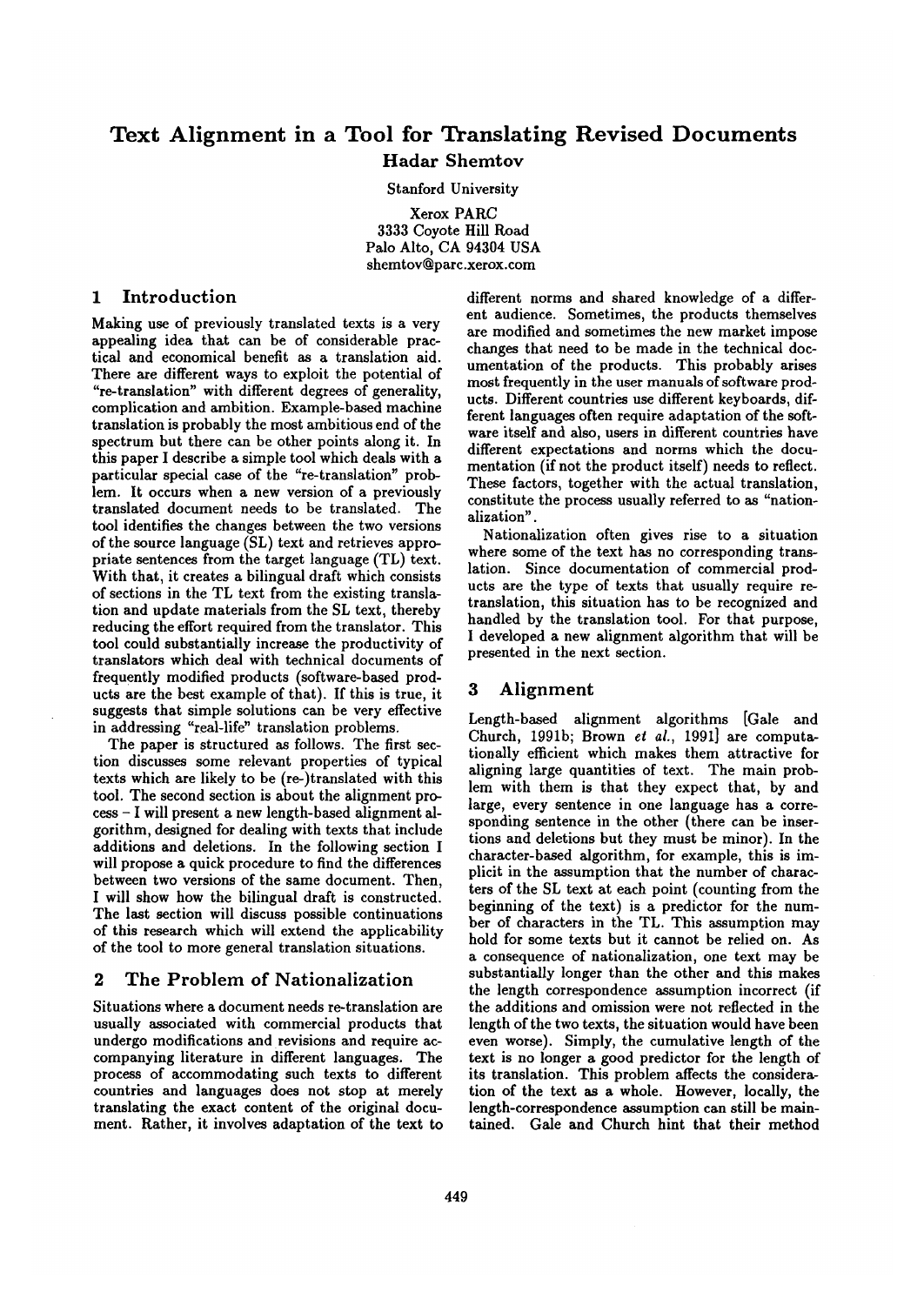works well for aligning sentences within paragraphs and that they use different means to find the correspondence (or lack thereof) of paragraphs. A more detailed description of such an approach is given by Brown et al. that use structural information to drive the correspondence of larger quantities of text. However, such clues are not always available. In order to address this problem more generally I developed an algorithm that is more robust in detecting insertions and deletions which I use for aligning paragraphs.

### 3.1 Aligning Paragraphs

The paragraph alignment algorithm relies on the observation that long segments of text translate into long segments and short ones into short ones. Unlike the approach taken in Gale and Church, it does not assume that for each text segment in the SL version there is a corresponding segment in the TL. Instead, the algorithm calculates for each pair of text segments (paragraphs in this case) a score based on their lengths. For each potential pair of segments, several editing assumptions (one-to-one, one-to-many, etc.) are considered and the one with the best score is chosen. Dynamic programming is then used to collect the set of pairs which yields the maximum likelihood alignment. The score needs to favor pairing segments of roughly the same length but since there is more variability as the length of the segments increases, the score needs to be more tolerant with longer segments. This effect is achieved by the following formula which provides the basis for scoring:

$$
s(i,j) = \frac{|l_i - l_j|}{\sqrt{l_i + l_j}}
$$

It approaches zero as the lengths get closer but it does so faster as the absolute length of the segments gets longer. So, for example  $s_{10,20} = 1.8257$ , but  $s_{110,220} = .5504$  (the square root of the sum is used instead of simply the sum so that  $s_{10,20}$  would be different from  $s_{100,200}$ . This simple heuristic seems to work well for the purpose of distinguishing correlated text segments. However, since paragraphs can be quite long and the degree of variability between them grows proportionally, this score is not always sufficient to put things in order. To augment it, more information is considered. The actual score for deciding that two paragraphs are matched also takes into consideration a sequence of paragraphs immediately preceding and following them (see figure 1 for an illustration). This is based on the observation that the potential for aligning a pair of segments also depends on the potential of them being in a context of alignable pairs of segments. According to this scheme, a pair with a relatively low score can still **be**  taken as a correspondence if there are segments **of**  text preceding and following it which are likely to form **correspondences.** 

This scheme lends itself to calculating a **score for the** assumption that a given paragraph is an in-



Figure 1: Paragraph Alignment

sertion (or deletion). So, if segment  $i$  is an insertion, the context for considering it will consist of the following pairs  $\dots i - 2/j - 2$ ,  $i - 1/j - 1$ ,  $i + 1/j$ ,  $i + 2/j + 1$ ... This way, a score is being assigned to the assumption that a certain segment in one text has no corresponding segment in the other text. Likewise, if j and  $j+1$  are insertions to the other text the score considers  $\dots i - 2/j - 2$ ,  $i - 1/j - 1$ ,  $i/j + 2$ ,  $i + 1/j + 3...$  as the appropriate context for calculation the score.

It is easy to see how this works for insertions of short sequences but it remains to be explained how arbitrarily long sequences are handled. In principle, it would be best if for each  $n$  (the length of a sequence of insertions), the following context would consist of  $i + n/j$ ,  $i + n + 1/j + 1$  etc. but obviously, this is not practical. This is related to another potential problem which has to do with the contexts calculated near insertions or deletions. Figure 1 depicts this situation (the gray squares identify the context for aligning the pairs denoted by the black squares; the marked path stands for the correct alignment).

The alignment score of a segment previous to an insertion is based on appropriate preceding context but irrelevant following context (the reverse holds for a segment following an insertion)<sup>1</sup>. To minimize the effect of this situation, a threshold is introduced'so that when the score of one side of the context is good, the effect of very bad score in the other side of the context is kept below a certain value. Note also that

<sup>1</sup>This is **an importaat factor for selecting the amount of context. It could be assumed that the wider the window of segments around each pair is, the more accurate the determination of its alignment will be. However, this is not the case exactly because of the fact that occasion**ally the algorithm has to consider some "noise". Empiri**cal experimentation revealed that a window of 6 segments (3 to each side) provides the best compromise between beneficial information and noise.**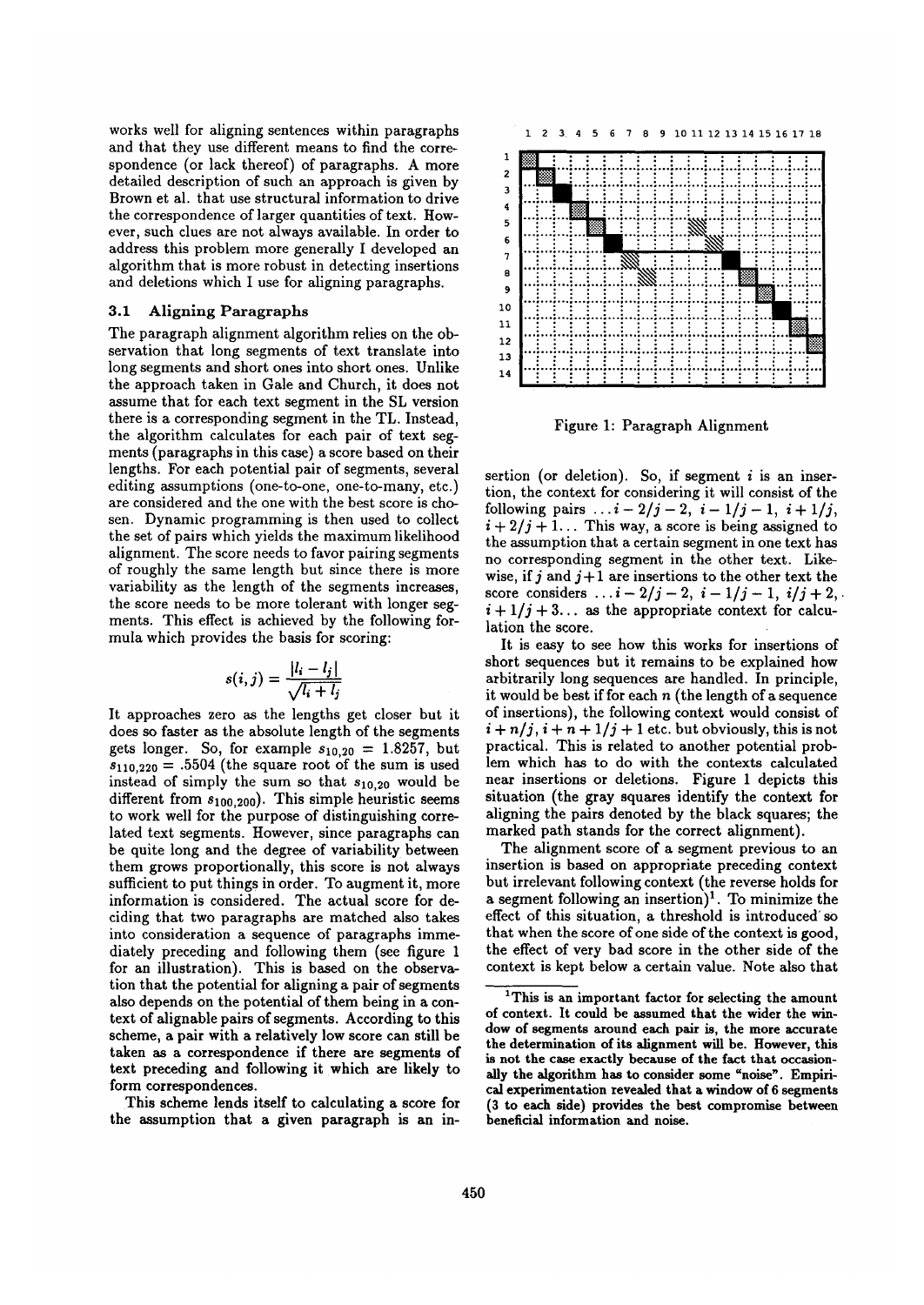although some noise is being introduced into the calculation of these scores, other editing assumptions are likely to be considered even worse. Occasionally this has an effect on the exact placement of the insertion but in most cases, the dynamic programming approach, by seeking a global maximum, picks up the correct alignment.

Now, let me return to the issue of long sequences of insertions. The situation is that in one location there is a sequence of high-quality alignment, then there is a disruption with scores calculated for arbitrary pairs of text segments, and then another sequence of high quality alignment begins. What happens in most cases is that between these two points, the scores for insertions or deletions are better than the scores assigned to random pairs of segments. Here too, the effect of global maximization forces the algorithm to pass through the points where the insertion begins, resume synchronization where it ends and consider the points in between as a long sequence of unpaired segments of texts. In other words, once the edges are set correctly, the remainder of the chain is almost always also correct, even though it is not based on appropriate contexts.

This potential problem is the weakest aspect of the algorithm but essentially, it does not have an impact on the quality of the alignment. Note also that even if the exact locus of insertion (or deletion) is not known, the fact that the algorithm detects the presence of text with no corresponding translation is the crucial matter. This way, the synchronization of the text segments can be maintained and alignment errors, even when they happen, can only have a very local effect. To demonstrate this, let us consider a concrete example. An English and a French versions of a software manual contain 628 and 640 paragraphs, respectively. In all, there are 30 paragraphs embedded in them which do not have a translation (some in fact do, but due to reordering of the text, these were considered as deletion from one location and then insertion in another location). The algorithm matched 618 pairs of paragraphs, only 11 of which were actually wrong. Note that between the two texts there were 13 different insertions and deletions of sequences varying from 1 to 6 paragraphs in length. The algorithm has proven to be extremely reliable in detecting segments of text that do not have a translation and this makes it very useful in dealing with what I have called "real-life" texts.

To summarize, this algorithm relies on the general assumption that the length of a segment of text is correlated with the length of its translation. It uses a sliding window for determining for each segment the likelihood of it being in a sequence of aligned text. This technique considers the correspondence as a local phenomenon, thereby allowing segments of text to appear in one text without a corresponding segments in its translation.



Figure 2: Minimizing alignment errors

### **3.2 Aligning Sentences**

Sentences within paragraphs are aligned with the character-based probabilistic algorithm [Gale and Church, 1991b]. I used their algorithm since, compared to the algorithm described in the previous section, it is based on more firm theoretical grounds and within paragraphs, the assumptions it is based on are usually met.

However, there can be cases where it will be advantageous to use the new algorithm even at the sentence level. In texts where paragraphs are very long and contain sequences of inserted sentences, the character-based alignment will not perform well, because of the same considerations discussed above. Even a small amount of additions or omissions from one of the texts completely throws off alignment algorithms that do not entertain this possibility. In this respect, the new algorithm is more general than previous length-based approaches to alignment.

#### 3.3 Minimizing alignment errors

An inherent property of the dynamic programming technique is that the effect of errors is kept at the local level; a single wrong pairing of two segments does not force all the following pairs to be also incorrect. This behavior is achieved by forcing another error, close to the first one, which compensates for the mistake and restore synchronization. As a result, errors in the alignment usually occur in pairs of opposite directionality (if the first error is to insert a sentence to one of the texts, the second is to insert a sentence into the other text). This situation is depicted in figure 2.

This, of course, can be a perfectly legitimate alignment but it is more likely to be a result of an error. These cases are easy to detect with a simple algorithm, which at the expense of losing some information can yield much better overall accuracy.

Each pair in the alignment is assigned one of 3 values:  $\alpha$  if it is many-to-one (or one-to-zero) alignment,  $\beta$  if it is one-to-one alignment and  $\gamma$  if it is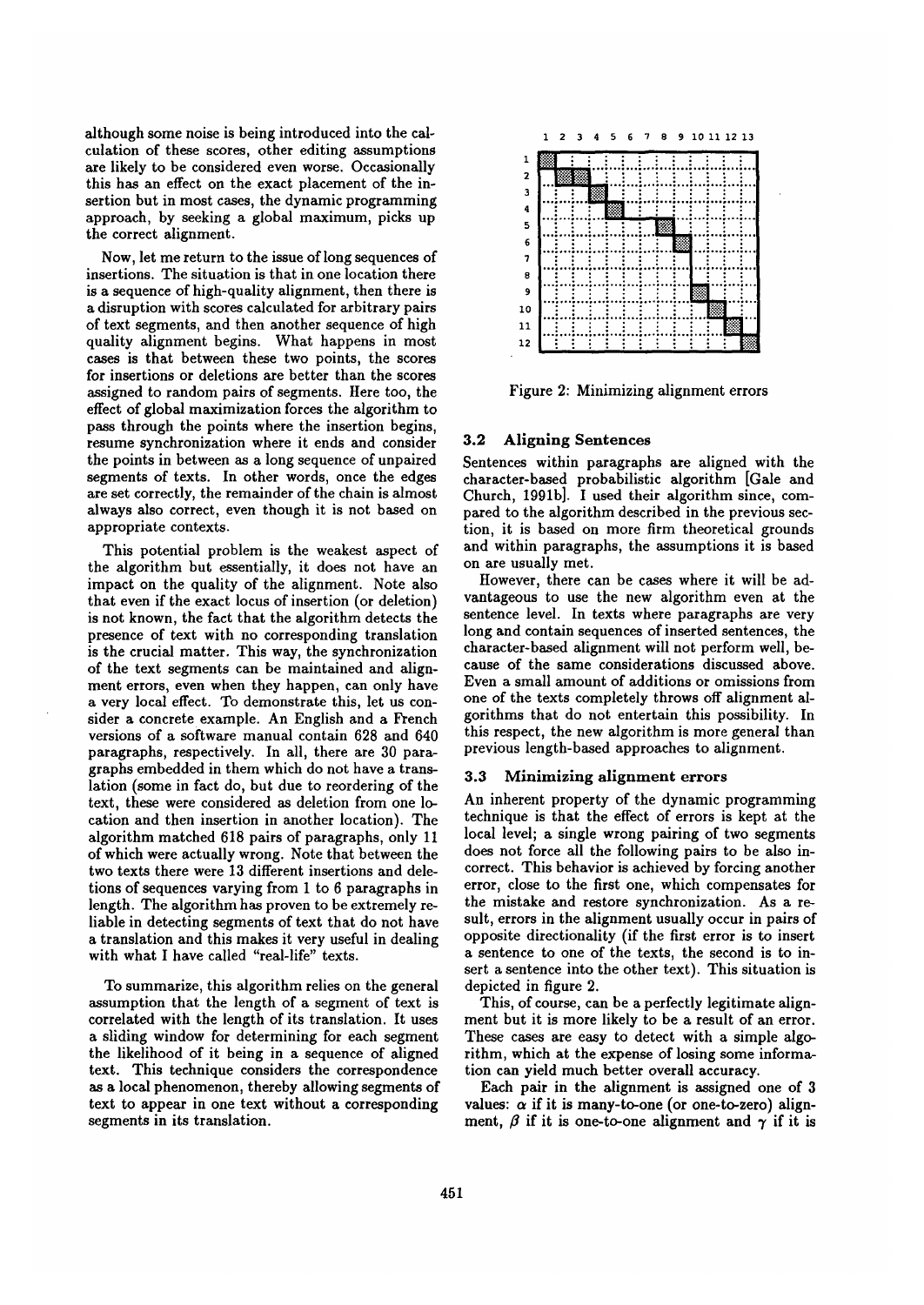one-to-many (or zero-to-one) alignment. Intuitively, these values correspond to which text grows faster as a result of each pair of aligned segments. Having done that, the algorithm is simply a finite-state automaton that detects sequences of the form  $\alpha\beta^k\gamma$  (or  $\gamma \beta^k \alpha$ ) where k ranges from 0 to n (a predefined window size). The effect is that when an error occurs in one position and there is another "error" (with opposite contribution to the relative length of the text) within a certain number of segments, it is interpreted as a case of compensation; if it occurs farther away the situation is interpreted as involving two independent editing operations. The window is set to 4, since the dynamic programming approach is very fast in recovering from local errors.

When such a sequence is found, all the segments included in it are marked as insertions so the resulting alignment contains two contiguous sequences of inserted material, one to each one of the texts. This prevents wrong pairings to occur between the two identified alignment errors. For example, in figure 2, the pairing of segments 5/8 and 6/9 is undone, as it is likely to be incorrect.

Another possibility for minimizing the effect of alignment error has to do with the fact that occasionally, the exact location of an insertion of text cannot be determined completely accurately. I found that by disregarding a very small region around each instance of an insertion or deletion, the number of alignment mistakes can be reduced even farther. At the moment I found that to be unnecessary but it may be advantageous for other applications, such as obtaining even higher-quality pairs for the purpose of extraction of word correspondences.

## 4 Identifying the Revisions

On a par with identifying which portions of the SL text were omitted and which portion of the TL were added in the process of translation, the tool needs to identify the differences between the two releases of the SL text. It needs to know which parts of the text remain the same and which parts are revisions. To do that, what is needed is an algorithm that can match segments of equivalent texts which knows how to handle insertions and deletions. The algorithm that was developed for aligning paragraphs is a natural choice. It handles insertions and deletions successfully and it has certain other properties which make it extremely useful. Since it is based on length correspondence (rather than exact string comparison) it can align the two texts even when there are irrelevant structural differences between them. The idea is that since the two text are written at different times and presumably by different writers, there can be formatting differences which can complicate the task of identifying the changes. For this reason, a simple utility like 'diff' cannot be used. I found that by treating this problem as a special case of

alignment, a much cleaner and simpler solution is obtained.

### 5 Constructing the Bilingual Draft

Once the correspondences between the old and the new versions and between the old version and its translation are obtained, the tool can construct the bilingual draft. In general, this is a very simple procedure. New text that appears only in the new version of the document is copied to the draft as is (in the SL). For text that has not been changed, the corresponding TL text is fetched from the translation and copied into the proper places in the draft. The final result is a bilingual version of the revised document that can be transformed into a full translation with minimal effort. Some complications may occur in this stage as a result of a conspiracy between certain specific factors. For example, if two SL sentences are translated by a single TL sentence and one of them is modified in the new release, probably it is not safe to use any of the translated materials in the draft. In such cases, in addition to the revised text, the tool copies into the draft both the relevant text from the old version and the relevant translation and marks them appropriately. The translator then can decide whether there is a point in using any of the existing TL text in the final translation of the document.

### 6 Conclusions and Future Directions

I hope to have shown in this paper that simple solutions can be quite useful when applied to specific and well-defined problems. In the process of developing this tool, a solution to a more general problem has been explored, namely, a more general text alignment algorithm. The algorithm described in section 3 has proven to be robust and efficient in aligning different types of bilingual texts.

The accuracy of the alignment process is the most important factor in the performance of this tool. One way to enhance the accuracy of the alignment, which I intend to pursue in the future, is to apply some form of the algorithm described in [Kay and Röscheisen, 1988] as a final stage of the processing. This will obtain the high accuracy of the computationally intensive algorithm while maintaining the benefits of the efficient length-based approach.

In addition to improving the current tool, I intend to explore other ideas that can apply in more general translation situations. For example, suppose that a new document needs to be translated and there exist a collection of bilingual documents in the same domain. It would be interesting to see how many sentences of the new document can be found, with their translation, in this collection. Probably, exact matches will not be so common, but one can think about ways to benefit from inexact matches as well. For instance, let us assume that two sentences have